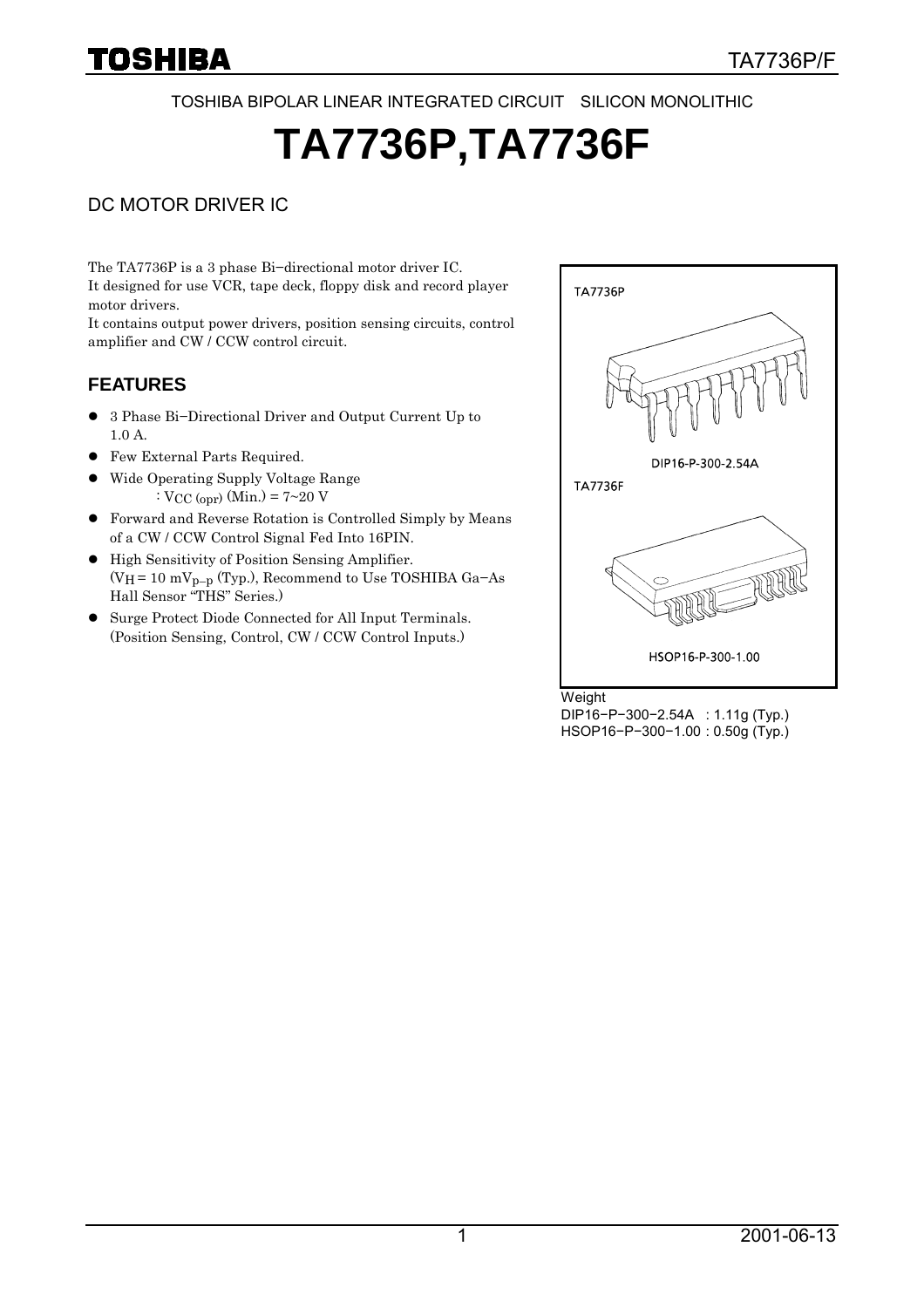### **BLOCK DIAGRAM**



#### **PIN FUNCTION**

| PIN No.        |                |                        |                                                     |  |
|----------------|----------------|------------------------|-----------------------------------------------------|--|
| P              | F              | <b>SYMBOL</b>          | <b>FUNCTION DESCRIPTION</b>                         |  |
| 1              | 5              | $V_{\text{IN}}$        | Control Amp. negative terminal                      |  |
| $\overline{2}$ | 6              | $V_{\text{IN}}^+$      | Control Amp. positive terminal                      |  |
| 3              | $\overline{7}$ | $\overline{H_{a}^{+}}$ | a-phase Hall Amp. positive input terminal           |  |
| 4              | 8              | $\overline{H_a}^-$     | a-phase Hall Amp. negative input terminal           |  |
| 5              | 9              | $H_b^+$                | b-phase Hall Amp. positive input terminal           |  |
| 6              | 10             | $H_b$ <sup>-</sup>     | b-phase Hall Amp. negative input terminal           |  |
| $\overline{7}$ | 11             | $H_c^+$                | c-phase Hall Amp. positive input terminal           |  |
| 8              | 12             | $H_{\rm C}$            | c-phase Hall Amp. negative input terminal           |  |
| 9              | <b>FIN</b>     | <b>GND</b>             | <b>GND</b> terminal                                 |  |
| 10             | 3              | $R_F$                  | Output current detection terminal                   |  |
| 11             | 15             | $L_{\rm c}$            | c-phase drive output terminal                       |  |
| 12             | 16             | L <sub>b</sub>         | b-phase drive output terminal                       |  |
| 13             | 1              | $V_{\rm CC}$           | power supply input terminal                         |  |
| 14             | 2              | La                     | a-phase drive output terminal                       |  |
| 15             | 13             | $R_F$                  | Output current detection terminal                   |  |
| 16             | 4              | <b>FRS</b>             | Forward rotation / Reverse rotation switch terminal |  |

F: (14) Pin: No connection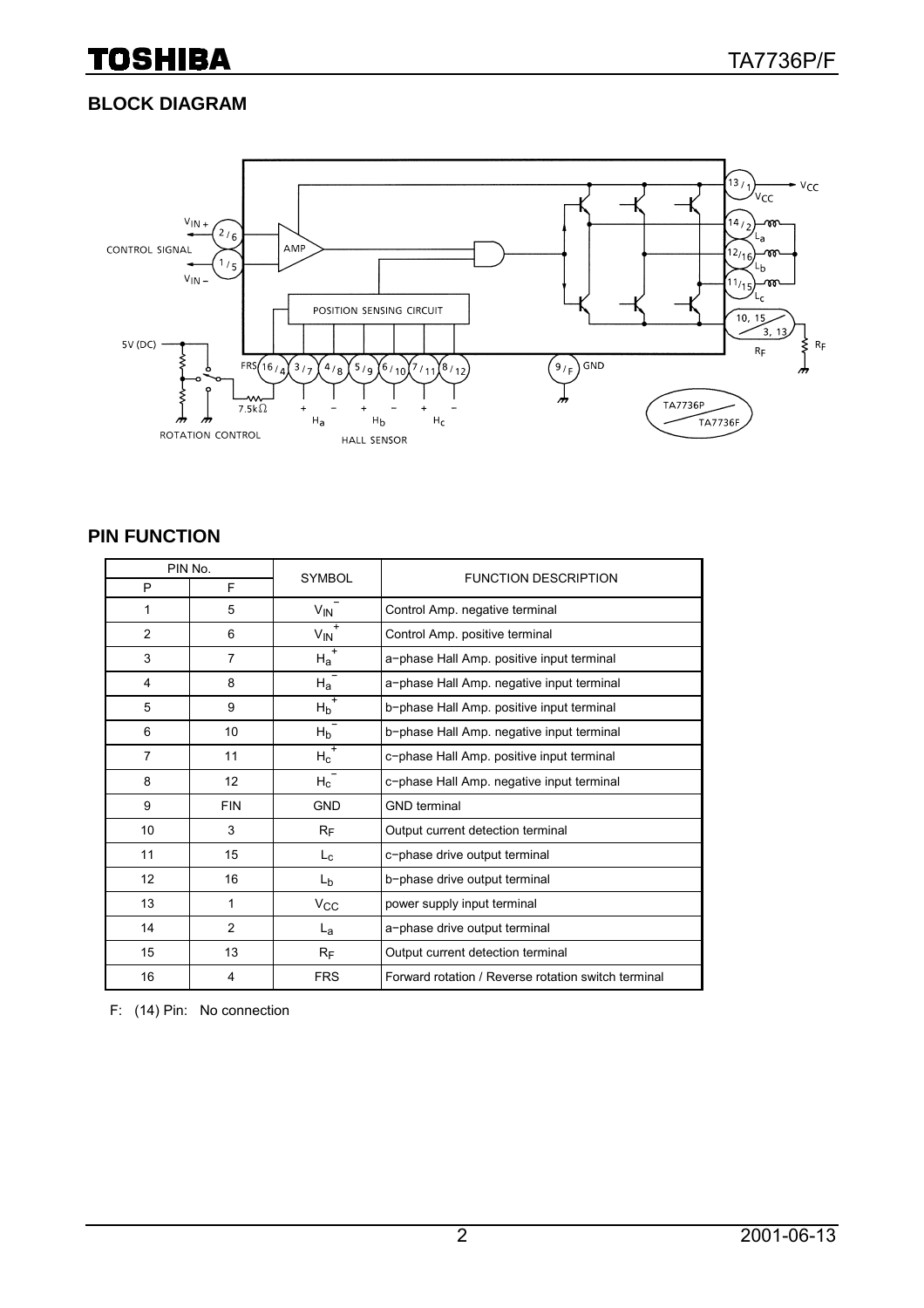# **INPUT VS OUTPUT**



VNF shows voltage drop at RF. This is in the case of star connection, when coil current is IL  $V_{NF} = R_F \cdot I_L$ 

See the following circuit.



Further, if inputs (pin (1), (5), pin (2), (6)) are shorted or  $V_1 \ge V_2$ , torque at the circuit, becomes zero. However, this zero torque state also can be obtained by setting FRS input (pin (16), (4)) to specified voltage or by placing the circuit in open state and this is rather advantageous as current con sumption is less.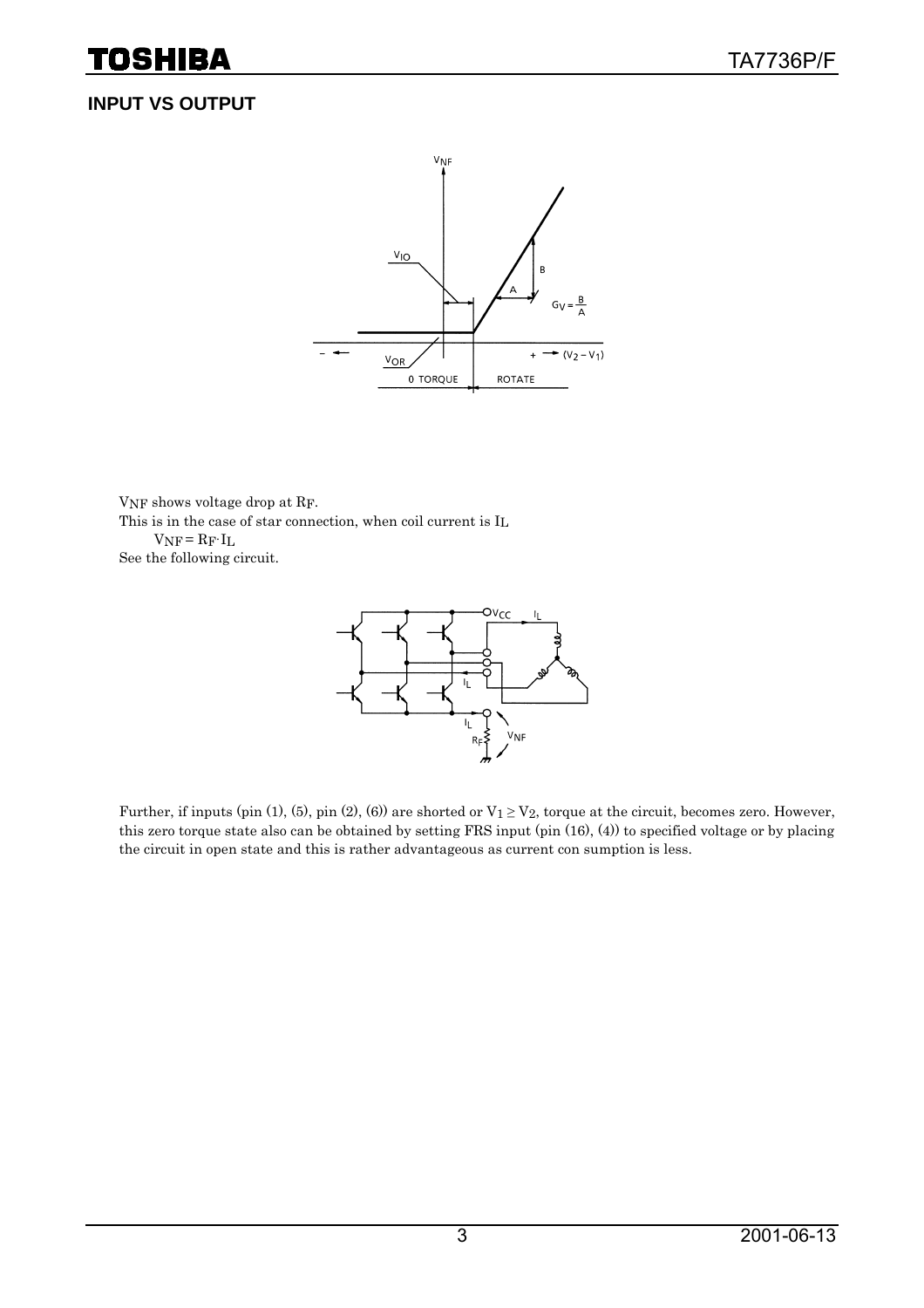### **FUNCTION**

| <b>FRS</b>      | POSITION SENSING INPUT |              |                           | COIL OUTPUT             |                                                                                       |             |
|-----------------|------------------------|--------------|---------------------------|-------------------------|---------------------------------------------------------------------------------------|-------------|
| (PIN (16), (4)) | $H_{a}$                | $H_b$        | $\mathsf{H}_{\mathsf{C}}$ | $L_{a}$                 | $L_b$                                                                                 | $L_{\rm C}$ |
|                 | 1                      | $\pmb{0}$    | $\mathbf{1}$              | Н                       | Г                                                                                     | М           |
|                 | $\mathbf{1}$           | 0            | $\pmb{0}$                 | Н                       | ${\sf M}$                                                                             | Г           |
| L               | 1                      | $\mathbf{1}$ | $\pmb{0}$                 | M                       | Н                                                                                     | Г           |
|                 | 0                      | $\mathbf{1}$ | $\pmb{0}$                 | Г                       | Н                                                                                     | М           |
|                 | 0                      | $\mathbf{1}$ | $\mathbf{1}$              | Г                       | $\mathsf{M}% _{T}=\mathsf{M}_{T}\!\left( a,b\right) ,\ \mathsf{M}_{T}=\mathsf{M}_{T}$ | Н           |
|                 | 0                      | 0            | 1                         | M                       | Г                                                                                     | H           |
|                 | $\mathbf{1}$           | 0            | 1                         | Г                       | Н                                                                                     | М           |
|                 | 1                      | 0            | $\pmb{0}$                 | Г                       | $\mathsf{M}% _{T}=\mathsf{M}_{T}\!\left( a,b\right) ,\ \mathsf{M}_{T}=\mathsf{M}_{T}$ | H           |
| $\mathsf{H}$    | $\mathbf{1}$           | $\mathbf{1}$ | $\pmb{0}$                 | M                       | Г                                                                                     | Н           |
|                 | 0                      | $\mathbf{1}$ | $\pmb{0}$                 | H                       | Г                                                                                     | М           |
|                 | 0                      | $\mathbf{1}$ | $\mathbf{1}$              | $\overline{\mathsf{H}}$ | M                                                                                     | L           |
|                 | 0                      | $\pmb{0}$    | $\mathbf{1}$              | M                       | Н                                                                                     | Г           |
|                 | $\mathbf{1}$           | 0            | 1                         | High Impedance          |                                                                                       |             |
|                 | $\mathbf 1$            | 0            | $\pmb{0}$                 |                         |                                                                                       |             |
| ${\sf M}$       | 1                      | $\mathbf{1}$ | $\pmb{0}$                 |                         |                                                                                       |             |
|                 | $\mathsf 0$            | $\mathbf{1}$ | $\pmb{0}$                 |                         |                                                                                       |             |
|                 | 0                      | $\mathbf{1}$ | $\mathbf{1}$              |                         |                                                                                       |             |
|                 | 0                      | 0            | 1                         |                         |                                                                                       |             |

Note: "1" of Hole element input means that voltage above + 10 mV is applied to the positive side of each hall element from the negative side and "0" means that voltage above +10 mV is applied to the negative side from the positive side. In this case, needless to say, DC potential must be within the specified common mode voltage range of hell element input.

Further, "H", "M" and "L" of output mean V<sub>CC</sub> - V<sub>SAT1</sub>  $\approx \frac{1}{2}$  V<sub>CC</sub> and V<sub>SAT2</sub>, respectively, and "L", "H" and

"M" of FRS input mean application of voltage within specified values of  $V_F$ ,  $V_R$  and  $V_S$ , respectively. Further, by applying required voltage for control input (V<sub>IN</sub>+, V<sub>IN</sub>−), measure the circuit in operating state.

### **MAXIMUM RATINGS (Ta = 25°C)**

| <b>CHARACTERISTIC</b>        |                | <b>SYMBOL</b>                             | <b>RATING</b> | UNIT |  |
|------------------------------|----------------|-------------------------------------------|---------------|------|--|
| Supply Voltage               |                | Vcc                                       | 26            |      |  |
| <b>Output Current</b>        |                | ΙO                                        | 1.0           | A    |  |
| Power Dissipation            | <b>TA7736P</b> | $P_D$ (Note)                              | 1.2           | W    |  |
|                              | <b>TA7736F</b> |                                           | 0.9           |      |  |
| <b>Operating Temperature</b> |                | $-30 - 75$<br>$\mathsf{T}_{\mathsf{opr}}$ |               | °C   |  |
| Storage Temperature          |                | $\mathsf{T}_{\textbf{stg}}$               | $-55 - 150$   | °C   |  |

Note: No heat sink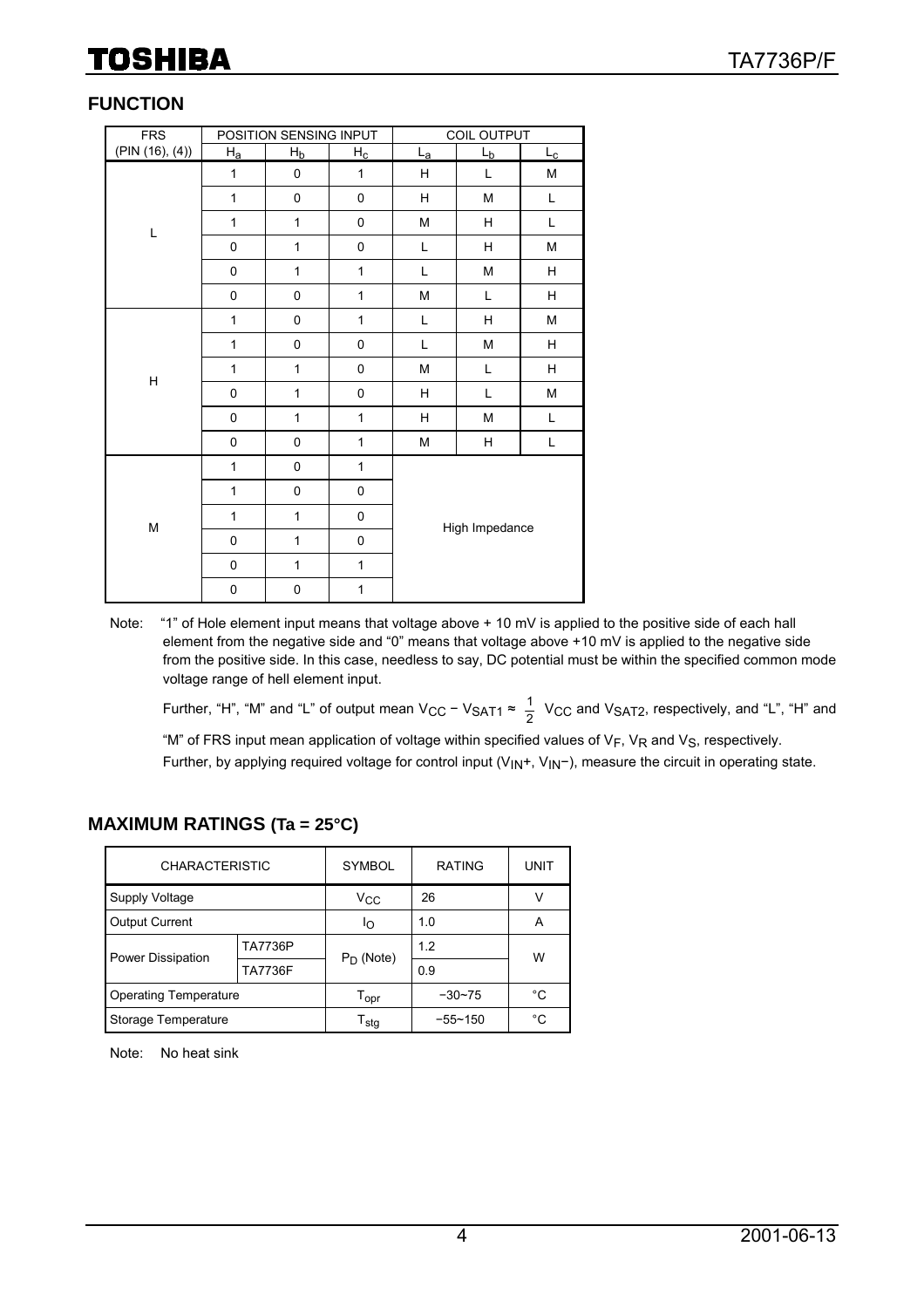# **ELECTRICAL CHARACTERISTICS (Unless otherwise specified, V<sub>CC</sub> = 12 V, Ta = 25°C)**

| <b>CHARACTERISTIC</b>                     |             | <b>SYMBOL</b>         | <b>TEST</b><br>$CIR-$<br><b>CUIT</b> | <b>TEST CONDITION</b>          | TYP.<br><b>MIN</b> |      | <b>MAX</b>            | <b>UNIT</b> |
|-------------------------------------------|-------------|-----------------------|--------------------------------------|--------------------------------|--------------------|------|-----------------------|-------------|
| Quiescent Current                         |             | $_{\text{ICC1}}$      | $\mathbf{1}$                         | $FRS = Open$                   | 2                  | 4    | $\overline{7}$        | mA          |
|                                           |             | $_{\text{ICC2}}$      |                                      | $FRS = 5 V$                    | 2                  | 5    | 9                     |             |
|                                           |             | $_{\text{LCG}}$       |                                      | $V_{CC}$ = 22 V, FRS = GND     | 2                  | 5    | 9                     |             |
| Input Offset Voltage                      |             | $V_{IO}$              | $\mathbf{1}$                         |                                |                    | 40   |                       | mV          |
| <b>Residual Output Voltage</b>            |             | <b>V<sub>OR</sub></b> | 1                                    | $V_1 = V_2 = 7 V$              |                    | 0    | 10                    | mV          |
| Voltage Gain                              |             | $G_V$                 | $\mathbf{1}$                         | $R_{\text{NF}}$ = 2.2 $\Omega$ |                    | 15.0 | —                     |             |
|                                           | Upper       | V <sub>SAT1</sub>     | $\overline{2}$                       | $I_1 = 400$ mA                 |                    | 1.0  | 1.5                   | $\vee$      |
| <b>Saturation Voltage</b>                 | Lower       | V <sub>SAT2</sub>     |                                      | $I_1 = 400$ mA                 |                    | 0.4  | 1.0                   |             |
| Cut-off Current                           | Upper       | $I_{OC1}$             |                                      | $V = 20 V$                     |                    |      | 20                    | μA          |
|                                           | Lower       | $I_{\text{OC2}}$      |                                      | $V = 20 V$                     |                    |      | 20                    |             |
| Position Sensing Input Sensitivity        |             | $V_H$                 | $\mathbf{1}$                         |                                |                    | 10   |                       | mV          |
| Maximum Position Sensing Input<br>Voltage |             | $V_H$ MAX.            | 1                                    |                                |                    |      | 400                   | mV          |
| Input Operating<br>Voltage                | Position    | CMR <sub>H</sub>      | 1                                    |                                | 2.0                |      | $V_{\rm CC}$ – 2.5    | $\vee$      |
|                                           | Control     | CMR <sub>C</sub>      | 1                                    |                                | 2.0                |      | $V_{\rm CC}$ –<br>2.5 | $\vee$      |
| Rotation Control Input<br>Voltage         | <b>CW</b>   | VF                    | 1                                    |                                |                    | 0    | 0.4                   | V           |
|                                           | <b>STOP</b> | $V_{S}$               | 1                                    |                                | 2.2                | 2.7  | 3.2                   | V           |
|                                           | CCW         | $V_{R}$               | 1                                    |                                | 4.8                | 5.0  | 5.8                   | $\vee$      |

### **TEST CIRCUIT 1**

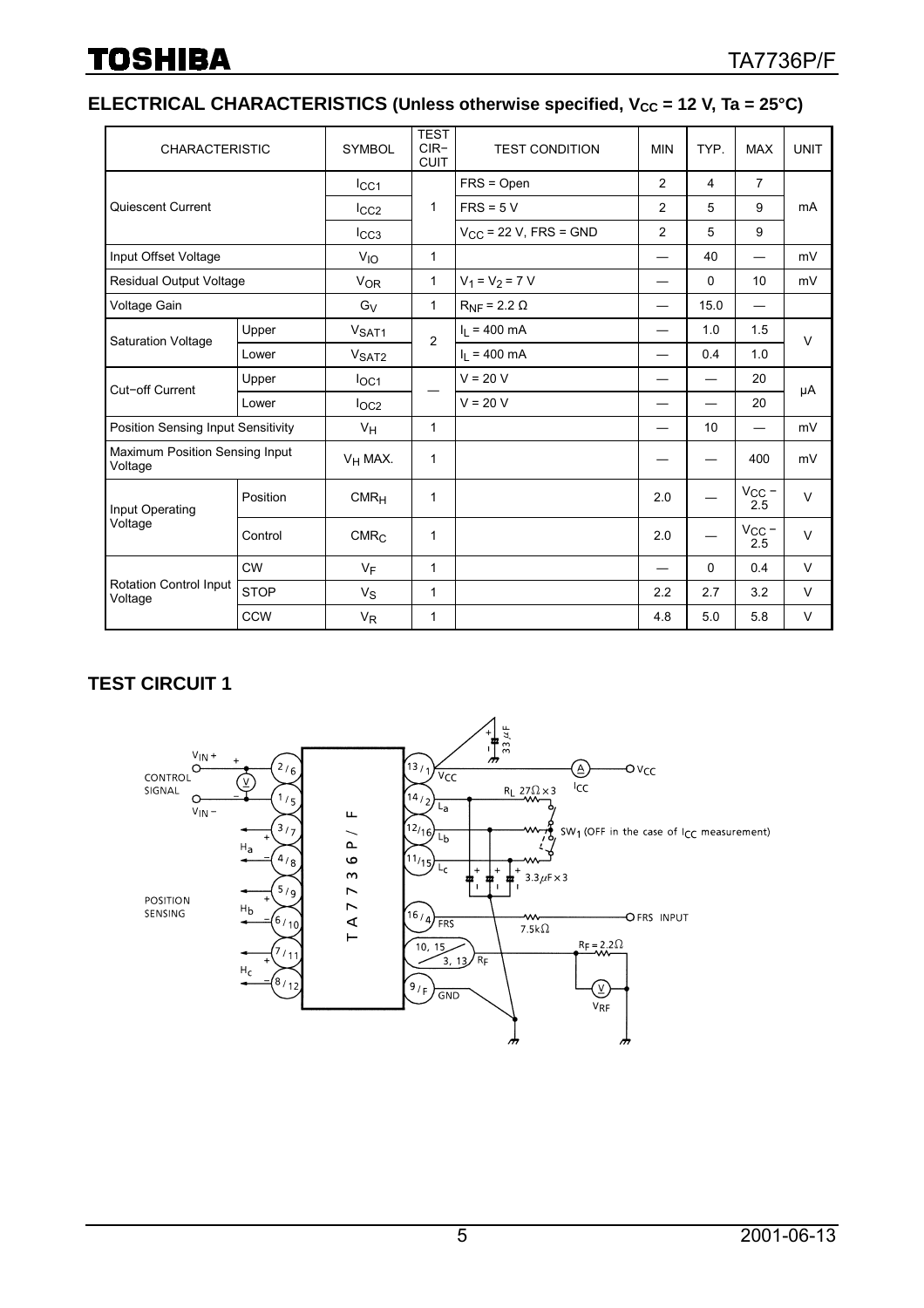

### **TEST CIRCUIT 2**



#### TA7736P TA7736F



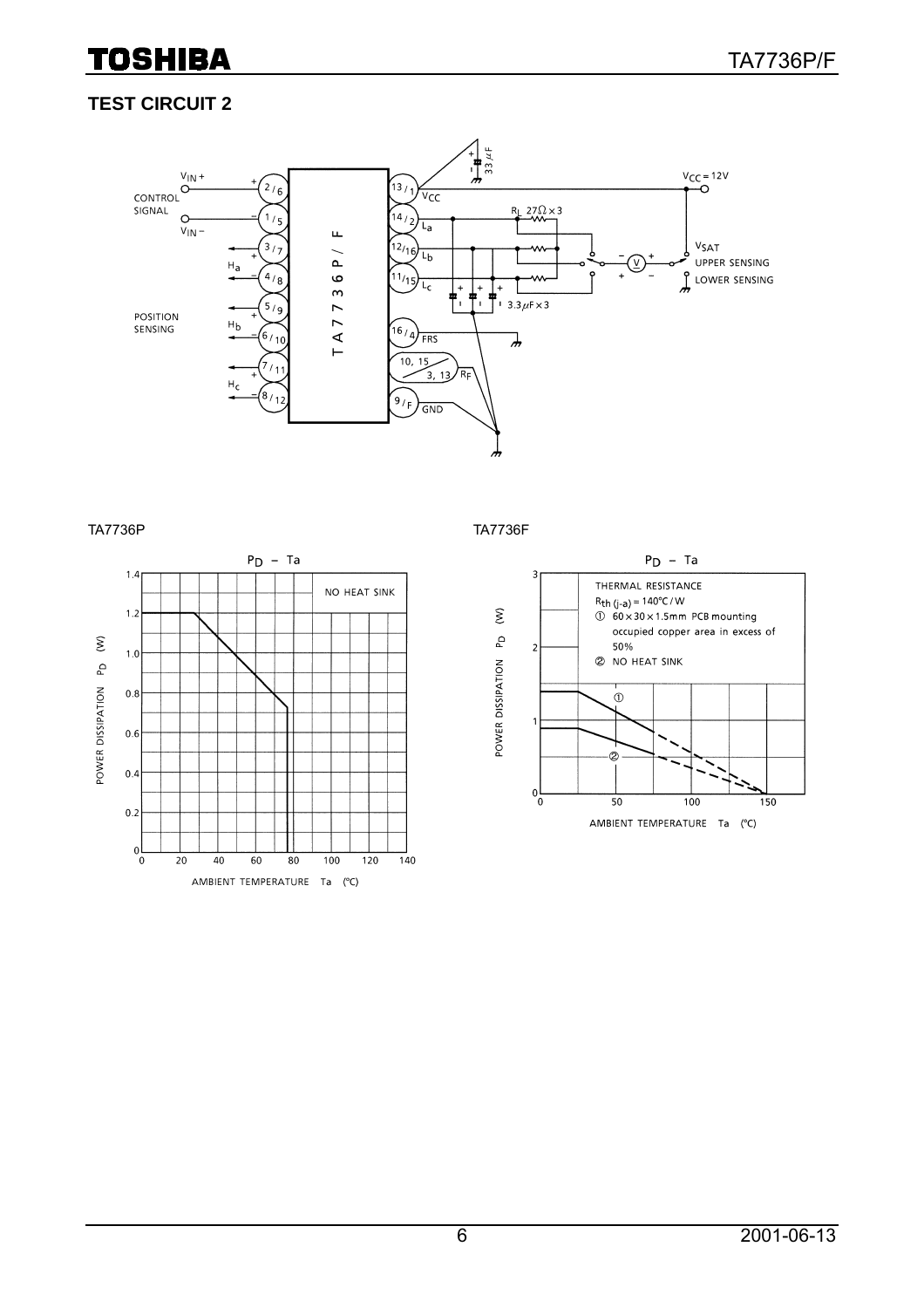#### **APPLICATION CIRCUIT 1 (Basic application circuit)**



Note 1: Set the Zener diode  $V_Z$  to the control signal input DC level.

- (Vz setting recommended at 2.5 to 9.0 V; 5.0 V depending on temperature characteristics. With load control input pins (1) and (5), the DC electric potential becomes  $V_Z$  + R<sub>F</sub>, I<sub>L</sub>.)
- Note 2: RF is set depending on the coil impedance, F / V transfer voltage (control input) and required starting torque. Set between 0.3 and 5  $\Omega$ .
- Note 3: Connect when dive to control input occurs.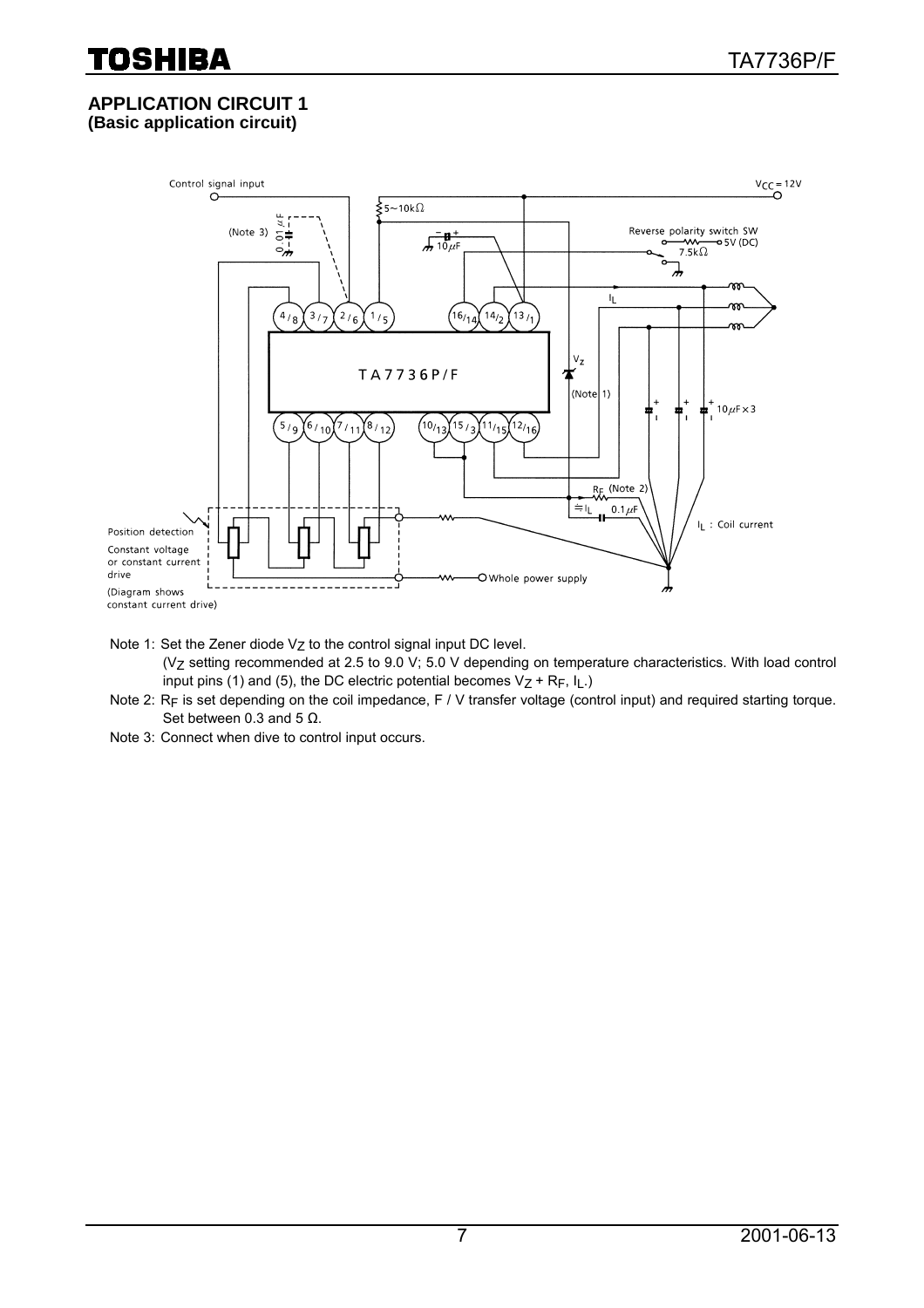# **APPLICATION CIRCUIT 2**

**(TC9142AP + TA7736P**   $3\frac{1}{2}$  PLL FDD)



- Note 1: Rf is a feed back Resistor that's voltage drop is equal to Input Voltage (V<sub>2</sub> − V<sub>1</sub>) in this application with feed back by Zoner Diode.
- Note 2: Required X' tal frequency is calculated by following  $f_X = (no·a/60) \cdot 128 \cdot 20 N = 42.6 no·a·N (at PIN (10) "High" state)$  $f_X = (no·a / 60) \cdot 128 \cdot 27 \text{ N} = 57.6 \text{ no·a·N (at PIN (10) "Low" state)}$

| PIN(4) | <b>PIN (5)</b> | Ν   | <b>Where</b><br>no |
|--------|----------------|-----|--------------------|
| Н      |                | 32  | а                  |
|        |                | 128 |                    |
| н      |                |     |                    |

no : Required Rotation Speed (rpm)

a : Number of FG pulse (pulse / rotation)

N : Count Down Ratio (4.32 or 128)

Note 3: Recommended value of R<sub>A</sub> and R<sub>B</sub> is 50 kΩ to 300 kΩ

The combination ratio of  $F / V$  and  $P / V$  output is designed by changing these value. For example, if you want more F / V conversion gain compare to P / V's one for fast system initial start up. Use a higher value of R<sub>B</sub> compare to R<sub>A</sub>.

Note 4: TC9142P's FG Amplifier gain is 30 dB (Typ.) and required input signal is over 30 mV<sub>rms</sub>. If the FG doesn't output over this value. Required a Front Amplifier.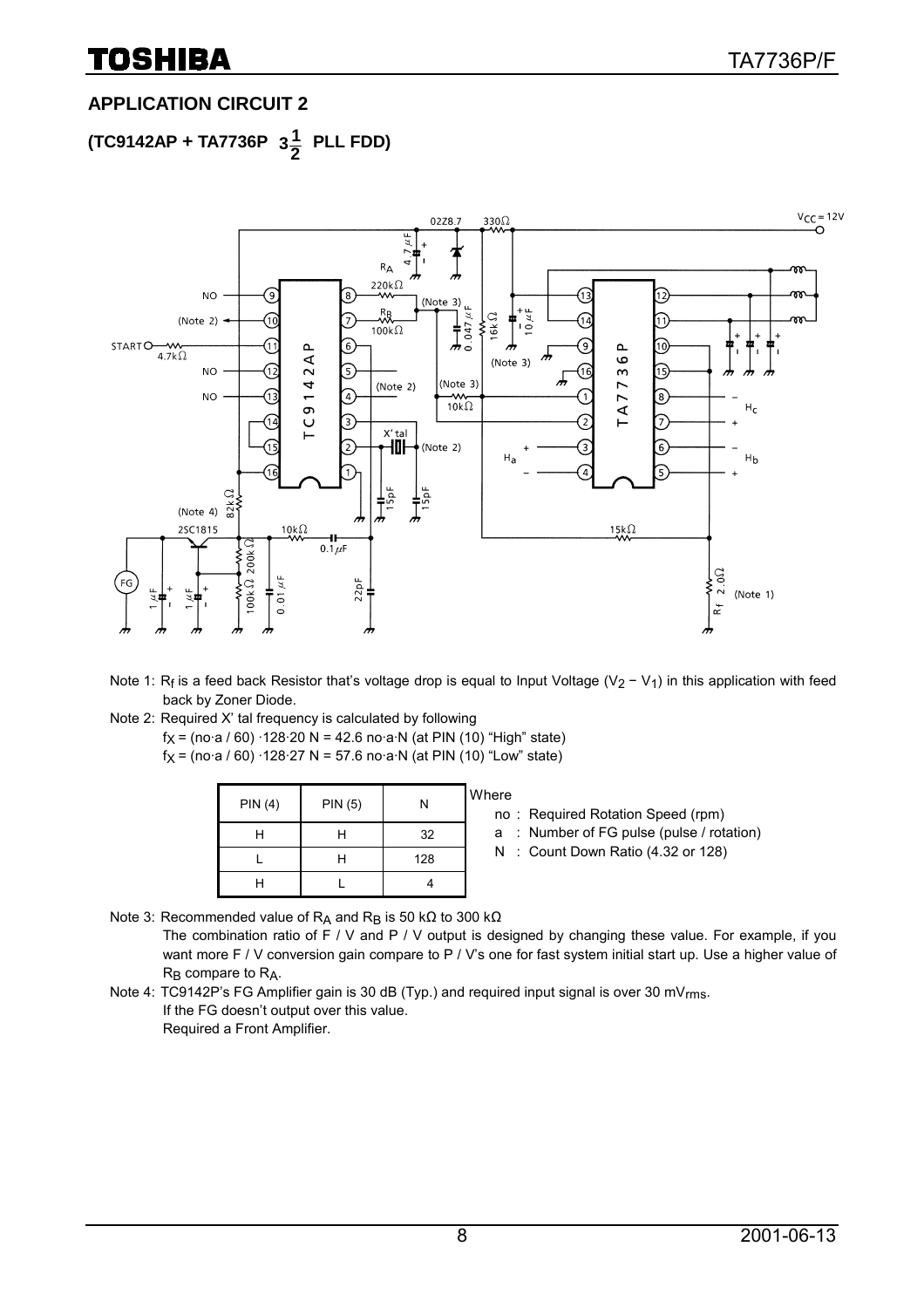#### **APPLICATION CIRCUIT 3 (TC9203AF + TA7736F 3.5 PLL HDD)**



- FG : Number of FG pulse
- R : Revolution of motor (rpm)
- N : Count down Ratio (5 / 6 / 12)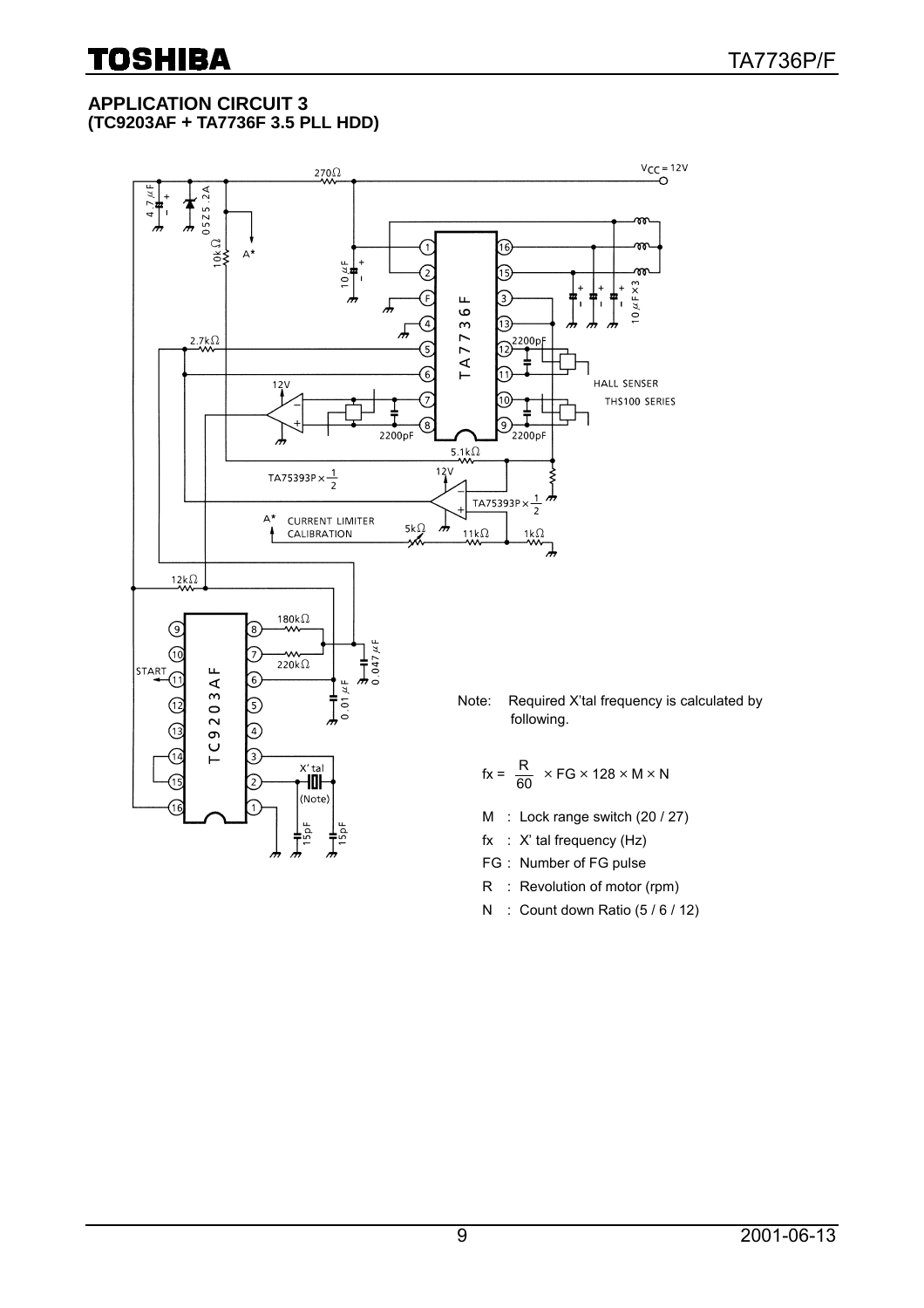# **PACKAGE DIMENSIONS**

DIP16−P−300−2.54A Unit: mm



Weight: 1.11 g (Typ.)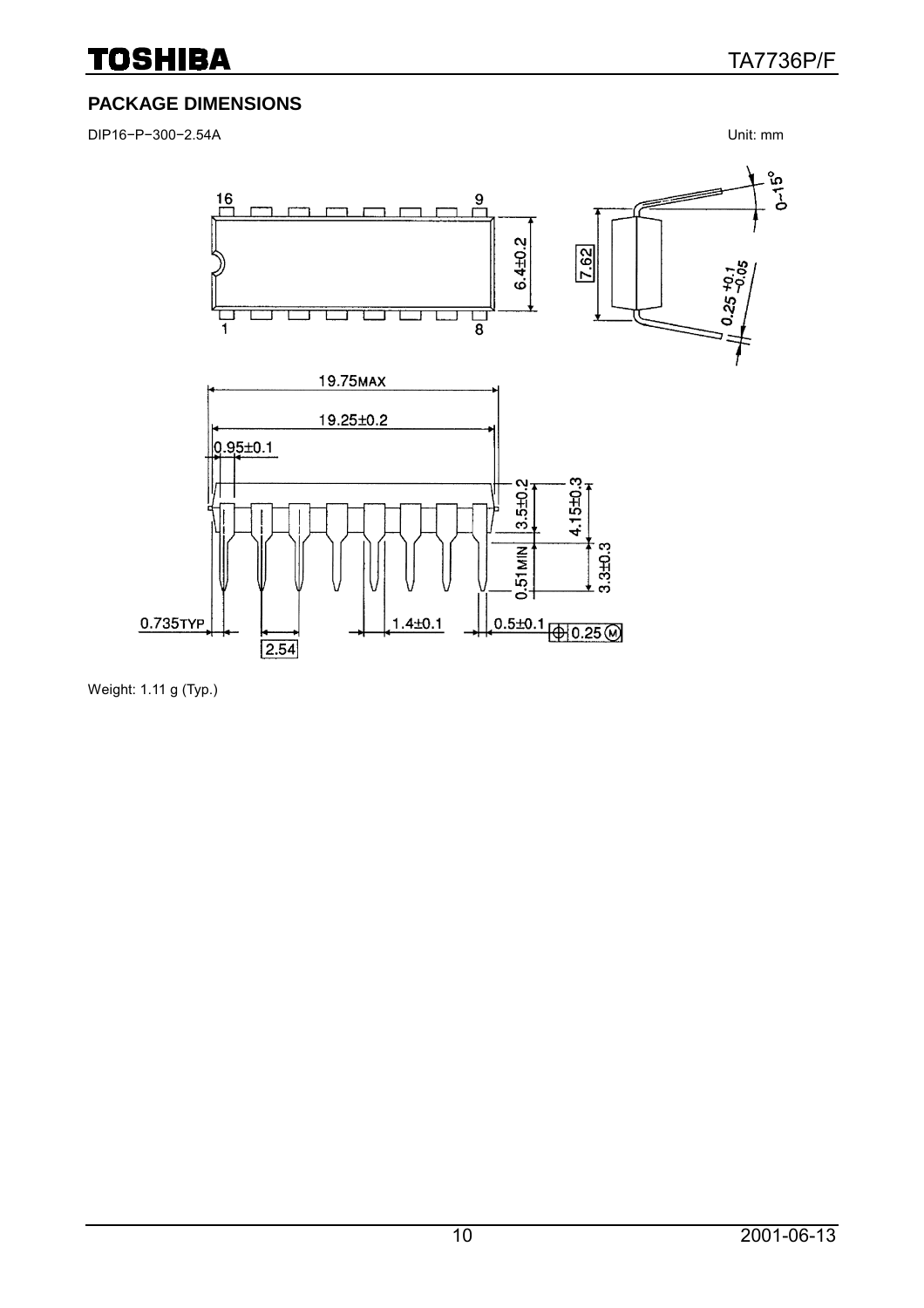### **PACKAGE DIMENSIONS**

HSOP16−P−300−1.00 Unit: mm



Weight: 0.50 g (Typ.)